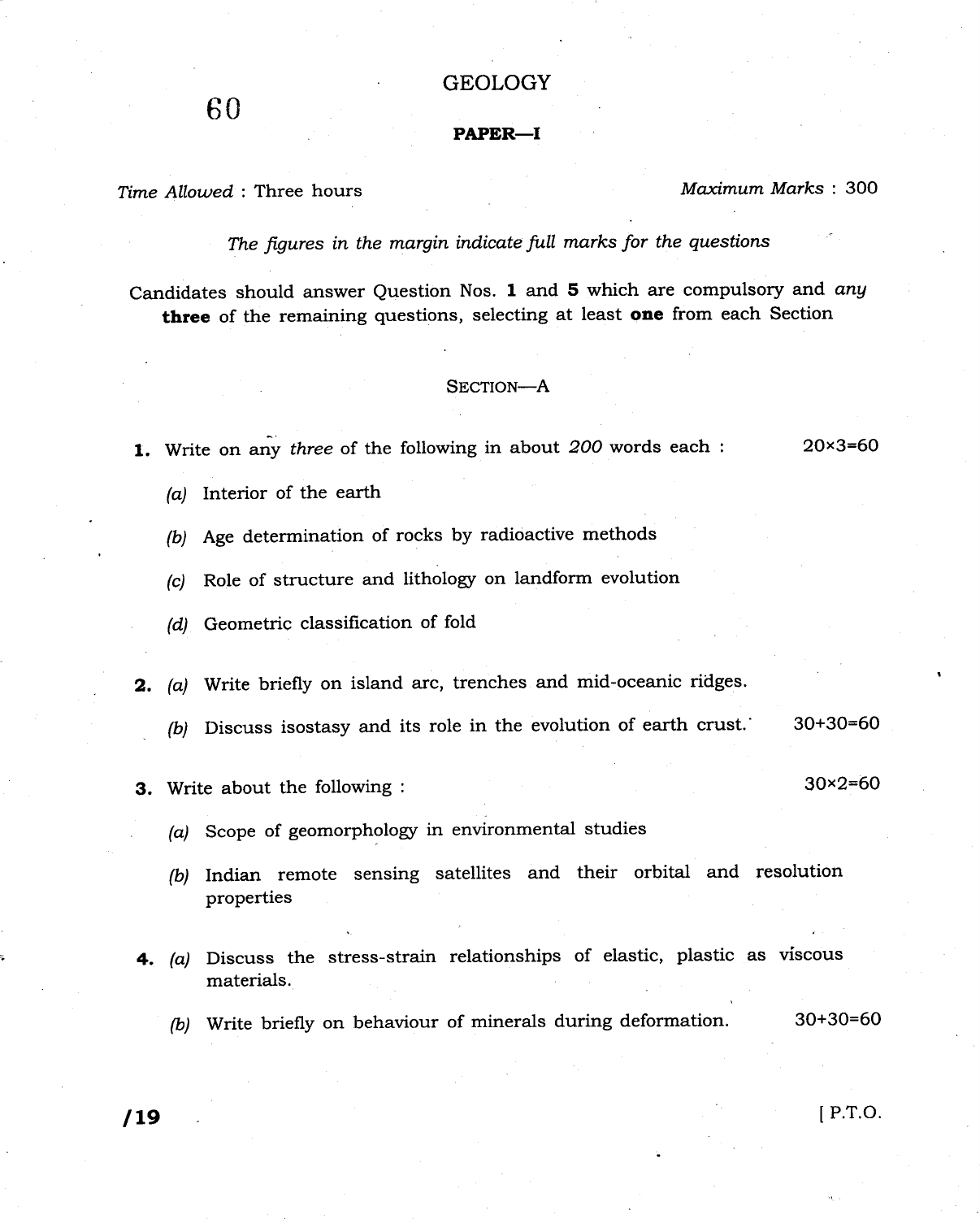- **5.** Write on any three of the following in about 200 words each :  $20 \times 3 = 60$ 
	- (a) Mode of preservation of fossils
	- (b) Cretaceous-Tertiary boundary problem in India
	- $(c)$  Geological investigations for dams
	- (d) Application of microfossils
- 6. Discuss the evolutionary trend of Equidae. Use neat sketches wherever necessary. 60
- **7.** Discuss the following :  $30 \times 2 = 60$ 
	- (a) Tectonic framework of India
	- (b) Inter-relationships of lithostratigraphic and chronostratigraphic units
- **8.** Write about the following :  $30 \times 2 = 60$

- (a) Landslides, their causes and prevention
- (b) Exploration of groundwater

\*\*\*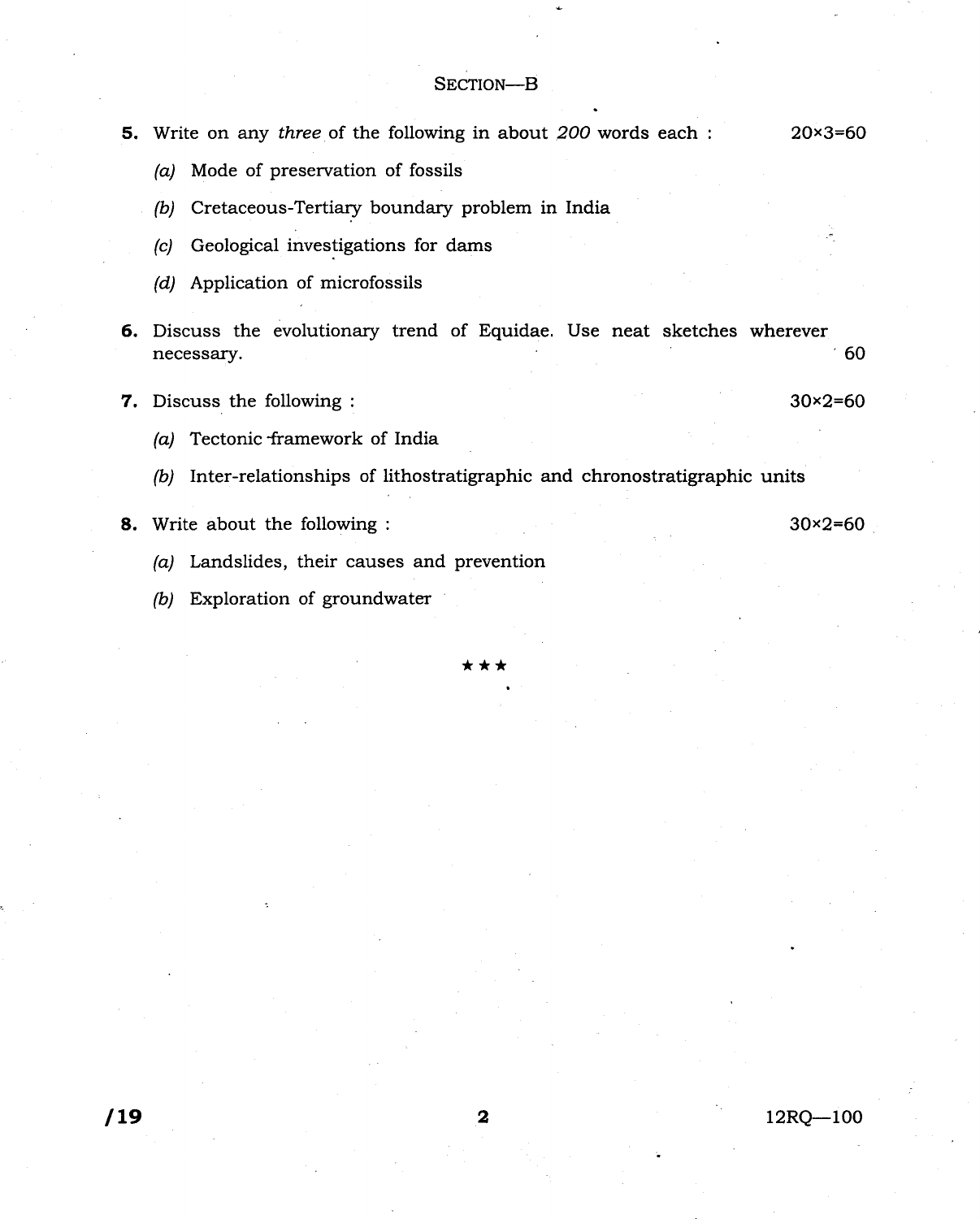# **GEOLOGY**

 $20$  PAPER—II

Time Allowed : Three hours Maximum Marks : 300

The figures in the margin indicate full marks for the questions

Candidates should answer Question Nos. 1 and 5 which are compulsory and any three of the remaining, selecting at least one from each Section

## SECTION-A

1. Write on any three of the following in about 200 words each :  $20 \times 3=60$ 

(a) Crystal symmetry of all the classes of isometric system

 $(b)$  Fractional crystallization of magma

(c) Regional metamorphism of argillaceous rocks

(d) Diagenesis and lithification of clastic rocks

- 2. (a) Write in detail on the working principle of petrological microscope with suitable diagram.
	- (b) What is paleochroism? Explain how it occur. Name any four paleochroic minerals. 30+30=60

3. Write explanatory notes on the following : 30+30=60

(a) Deccan volcanic province

(b) Migmatisation

4. Discuss the primary sedimentary structures with neat sketches. Write on the  $\frac{20+30}{60}$ genesis and significance of these structures.

 $120$  P.T.O.